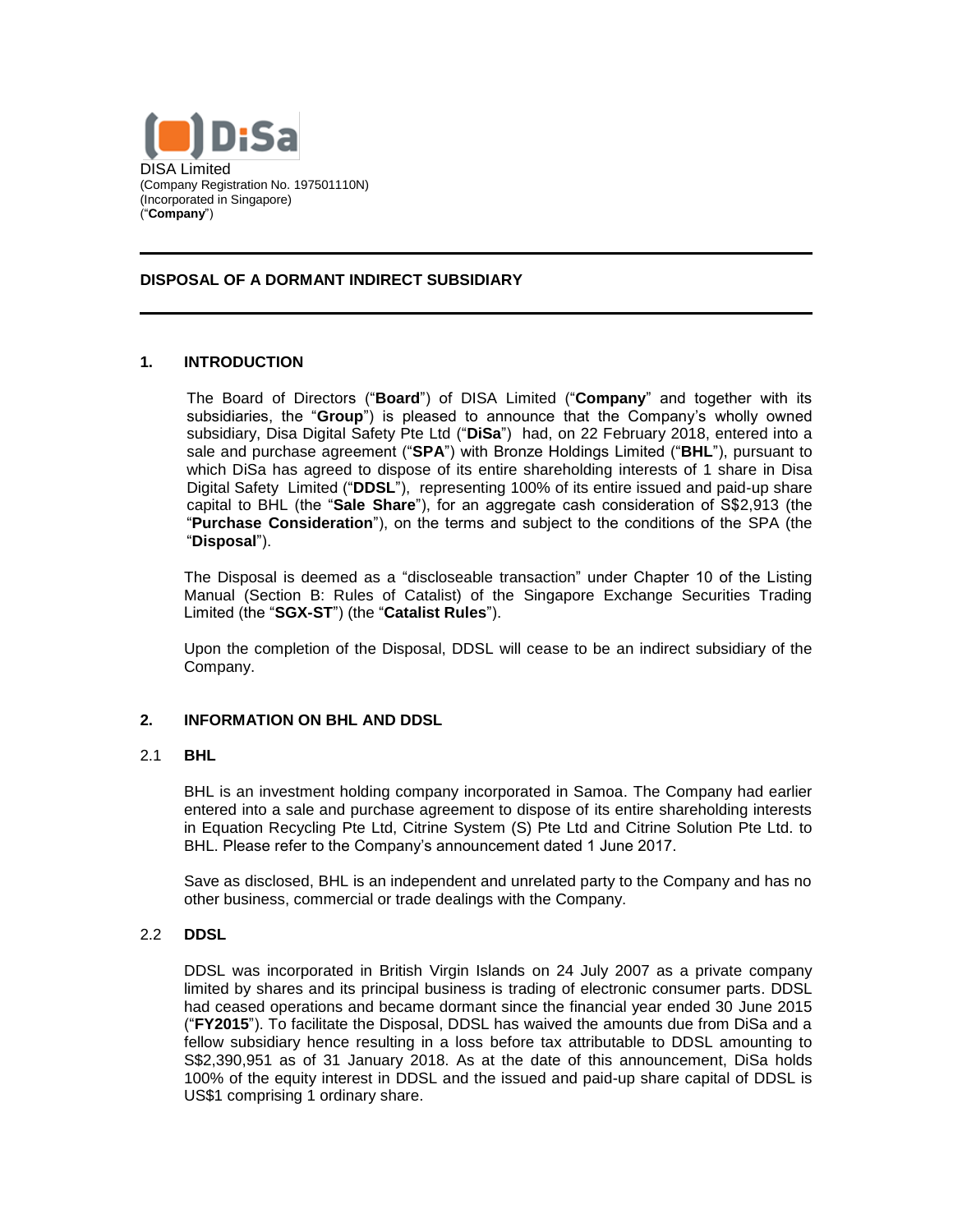## **3. PRINCIPAL TERMS OF THE SPA**

**Purchase Consideration**. Pursuant to the terms and subject to the conditions of the SPA, DiSa shall sell to BHL and BHL shall purchase from DiSa the Sale Share free from all encumbrances and together with all rights, benefits and entitlements attaching or accruing thereto, in exchange for the aggregate purchase consideration of S\$2,913.

The Purchase Consideration shall be fully paid by BHL to DiSa in cash and the Sale Share of DDSL will only be transferred to the Purchaser upon receipt of the Purchase Consideration.

The Purchase Consideration was arrived at after arm's length negotiation between BHL and DiSa, and on a 'willing-buyer and willing-seller' basis after taking into consideration the aggregate net tangible assets and net asset value attributable to the equity holder of DDSL of approximately S\$2,913 as at 31 January 2018.

The Purchase Consideration represents a price-to-book multiple of approximately 1.0 times based on the aggregate net assets attributable to equity holders of DDSL of approximately S\$2,913 as at 31 January 2018. There is no open market value for the Sale Share as it is not publicly traded. No valuation on DDSL has been carried out in connection with the Disposal.

Gain on disposal of DDSL upon completion of the Disposal by DiSa is expected to be S\$2,911 based on the Purchase Consideration of S\$2,913 and DiSa's investment in DDSL of US\$1 as at 31 January 2018.

# **4. RATIONALE FOR THE DISPOSAL**

The Disposal is part of the restructuring exercise of the Group to focus more on its technology segment. The Disposal is in line with the disposal of the Company's entire shareholding interests in Equation Recycling Pte Ltd, Citrine System (S) Pte Ltd and Citrine Solution Pte Ltd in May 2017. The Disposal is intended to streamline the Group's businesses for better utilisation of available resources, as carried out through its subsidiary, Disa Digital Safety Pte Ltd. The Company intends to utilise the net proceeds from the Disposal for DiSa's general working capital purposes

The Group believes that the Disposal will improve the future operational performance and financial prospects of the Group as DDSL is loss making. Furthermore, the Disposal will save some administrative expenses for the Group.

#### **5. RELATIVE FIGURES COMPUTED ON THE BASES SET OUT IN RULE 1006 OF THE CATALIST RULES**

The relative figures computed on the bases set out in Rule 1006 of the Catalist Rules in respect of the Disposal and based on the latest announced unaudited financial statements of the Group for the period ended 31 December 2017 ("**1H2018**") are as follows:

| (a) | Net asset value of the Entities to be disposed of,<br>compared with the Group's net asset value   | $0.01\%$  |
|-----|---------------------------------------------------------------------------------------------------|-----------|
| (b) | Net loss attributable to the Entities to be disposed of,<br>compared with the Group's net profits | $42.17\%$ |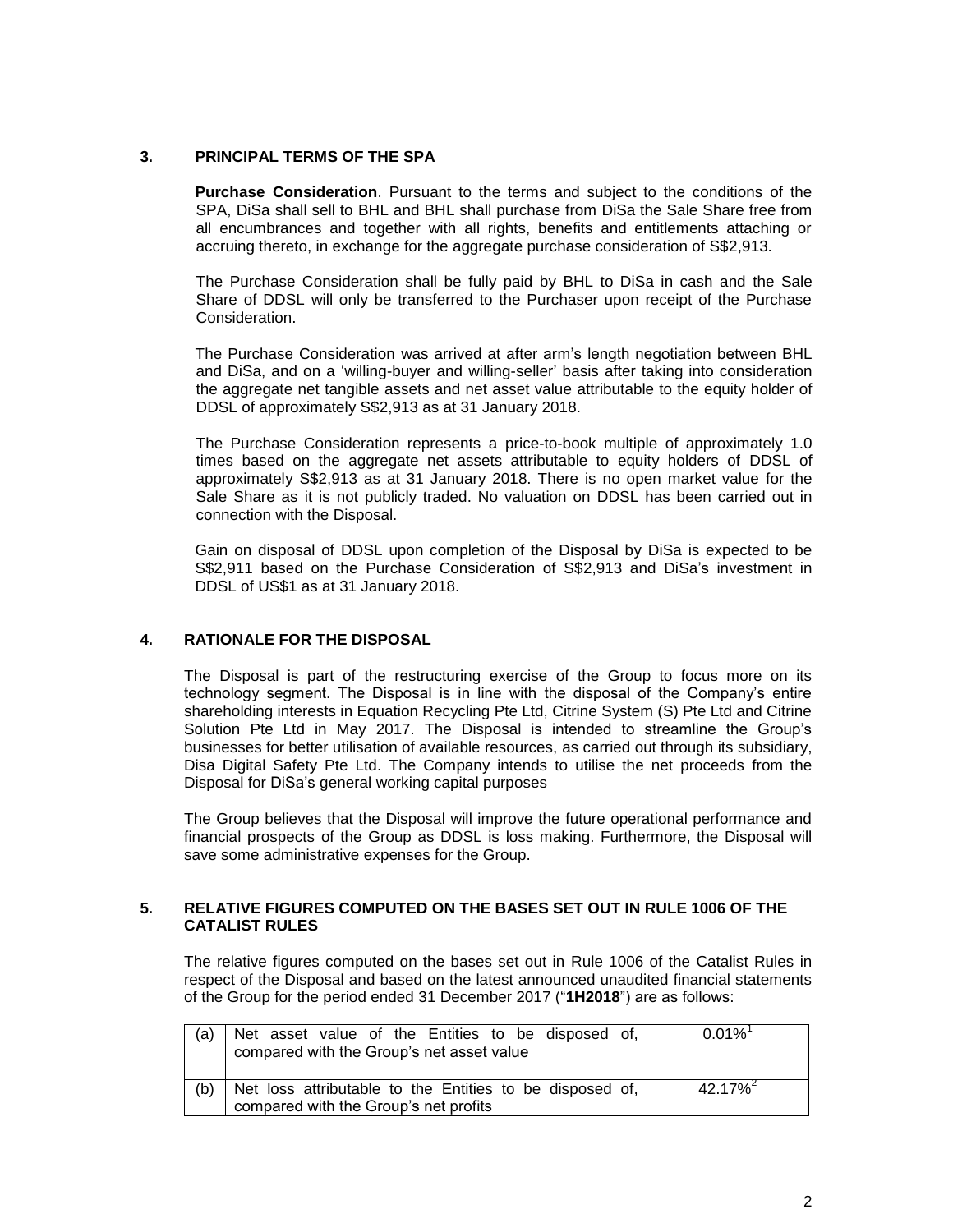| (c) | Aggregate value of the Purchase Consideration,<br>compared to the Company's market capitalisation as at 21<br>February 2018, being the last market day preceding the<br>date of the SPA | $0.00\%$ <sup>3</sup>                                      |
|-----|-----------------------------------------------------------------------------------------------------------------------------------------------------------------------------------------|------------------------------------------------------------|
| (d) | Number of equity securities issued by the Company as<br>consideration for an acquisition, compared with the<br>number of equity securities previously in issue                          | No equity securities<br>will be issued for the<br>Disposal |
| (e) | Aggregate volume or amount of proven and probable<br>reserves to be disposed of, compared with the aggregate<br>to the Group's proven and probable reserves                             | Not applicable to the<br>Group's industry                  |

#### Notes:

 $1$  Computed based on the unaudited net asset value of the Group as at 31 December 2017 of approximately S\$32,461,000 and the unaudited net asset value of DDSL as at 31 December 2017 of approximately S\$2,999 on the assumption that the amounts due from DiSa and a fellow subsidiary had been waived.

 $2$  Computed based on the unaudited net loss before tax of the Group for 1H2018 of approximately S\$5,625,000 and the unaudited net loss before tax of DDSL for 6 months ending 31 December 2017 of approximately S\$2,371,905 on the assumption that the amounts due from DiSa and a fellow subsidiary had been waived.

 $3$  Computed based on the Purchase Consideration of S\$2,913 and the Company's market capitalisation of S\$120,464,201 (being its issued ordinary share capital of 10,038,683,403 Shares and the volume weighted average price of the Shares on Catalist of S\$0.0120 on 21 February 2018, being the market day preceding the date of the SPA).

Based on the above figures, the relative figures computed under Rule 1006(b) exceed 5% and is below 50%. As such, the Disposal constitutes a "discloseable transaction" under Chapter 10 of the Catalist Rules.

#### **6. FINANCIAL EFFECTS OF THE DISPOSAL**

#### 6.1 **Bases and Assumptions**

The proforma financial effects of the Disposal on the share capital, earnings, net tangible assets ("**NTA**") per share and gearing of the Group have been prepared based on the audited consolidated financial results of the Group for the financial year ended 30 June 2017 ("**FY2017**") and the unaudited financial information of DDSL for the financial year ended 30 June 2017.

The proforma financial effects of the Disposal are for illustrative purposes only and do not necessarily reflect the actual future results and financial position of the Group following the completion of the Disposal.

For the purpose of illustrating the financial effects of the Disposal, the financial effects of the Disposal are computed based on, *inter alia*, the following assumptions:

- (a) the financial effects on the Group's earnings and earnings per Share are computed assuming that the Disposal was completed on 1 July 2016;
- (b) the financial effects on the Group's NTA and gearing are computed assuming that the Disposal was completed on 30 June 2017;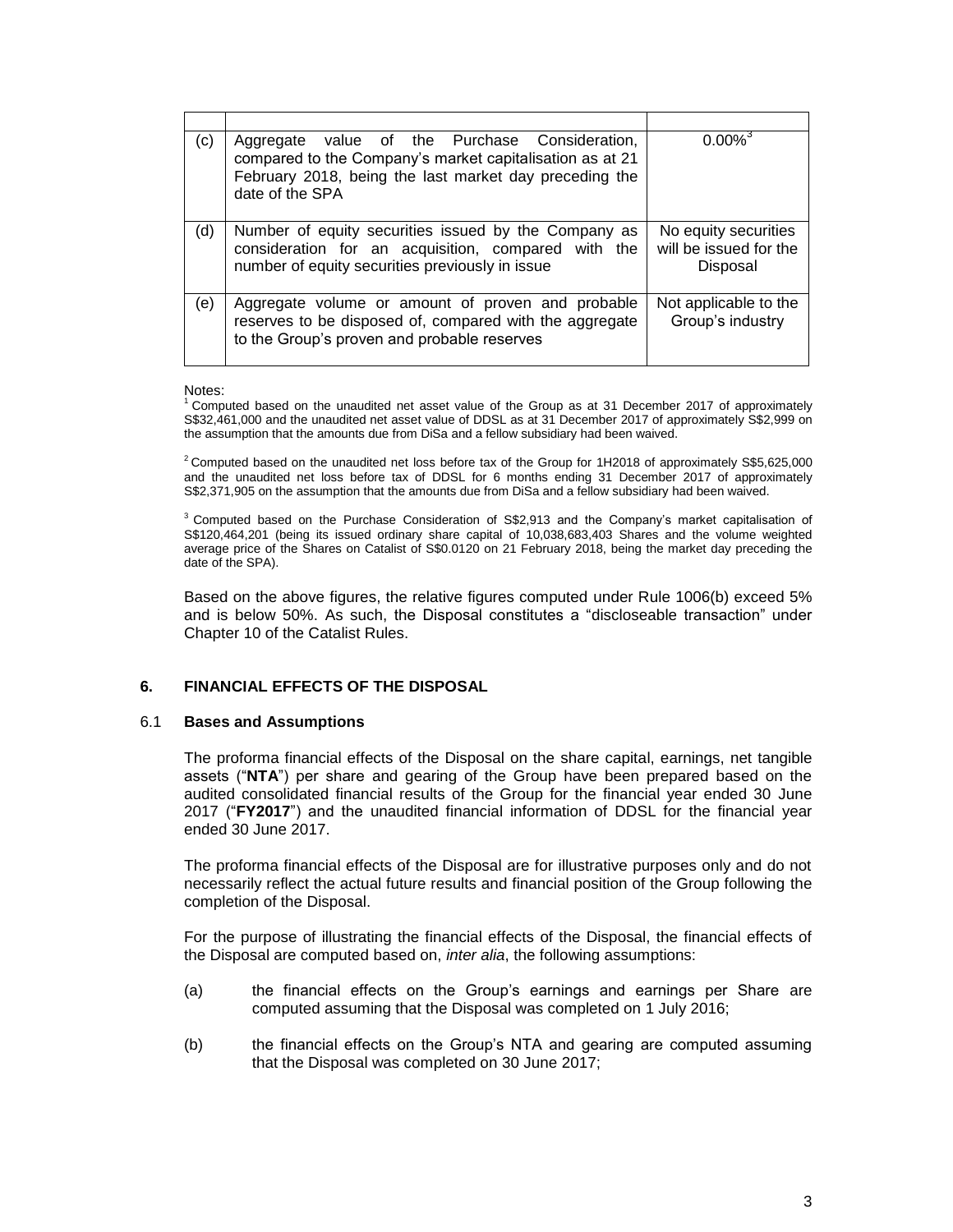- (c) the analysis takes into account a gain on disposal of DDSL of S\$2,911 had the Disposal been completed on 1 July 2017;
- (d) the analysis does not take into account any dividend or distributions that may be declared by the Company in respect of FY2017; and
- (e) the expenses incurred in relation to the Disposal are negligible.

### 6.2 **Share Capital**

| (S\$'000)                                                     | <b>Before the Disposal</b> | <b>After the Disposal</b> |
|---------------------------------------------------------------|----------------------------|---------------------------|
| Issued and paid up share capital<br>Less: Effects of Disposal | 37,140<br>٠                | 37,140<br>-               |
| Resultant issued and paid up<br>share capital                 | 37,140                     | 37,140                    |
| Number of shares in issue ('000)                              | 7,326,139                  | 7,326,139                 |

# 6.3 **NTA**

| (S\$'000)                                                | <b>Before the Disposal</b> | <b>After the Disposal</b> |
|----------------------------------------------------------|----------------------------|---------------------------|
| NTA<br>Less: Effects of Disposal<br><b>Resultant NTA</b> | 6,655<br>-                 | 6,655<br>(40)             |
|                                                          | 6,655                      | 6,615                     |
| NTA per Share (cents)                                    | 0.091                      | 0.090                     |

# 6.4 **Earnings**

| (S\$'000)                                                      | <b>Before the Disposal</b> | <b>After the Disposal</b> |
|----------------------------------------------------------------|----------------------------|---------------------------|
| Loss attributable to Shareholders<br>Less: Effects of Disposal | (16, 029)                  | (16,029)<br>(12)          |
| <b>Resultant Loss attributable to</b><br><b>Shareholders</b>   | (16,029)                   | (16,091)                  |
| Loss per Share (cents)                                         | (0.219)                    | (0.220)                   |

# 6.5 **Gearing**

| (S\$'000)            | <b>Before the Disposal</b> | <b>After the Disposal</b> |
|----------------------|----------------------------|---------------------------|
| Total borrowings     | 12.033                     | 12,033                    |
| Shareholders' equity | 28,619                     | 28,579                    |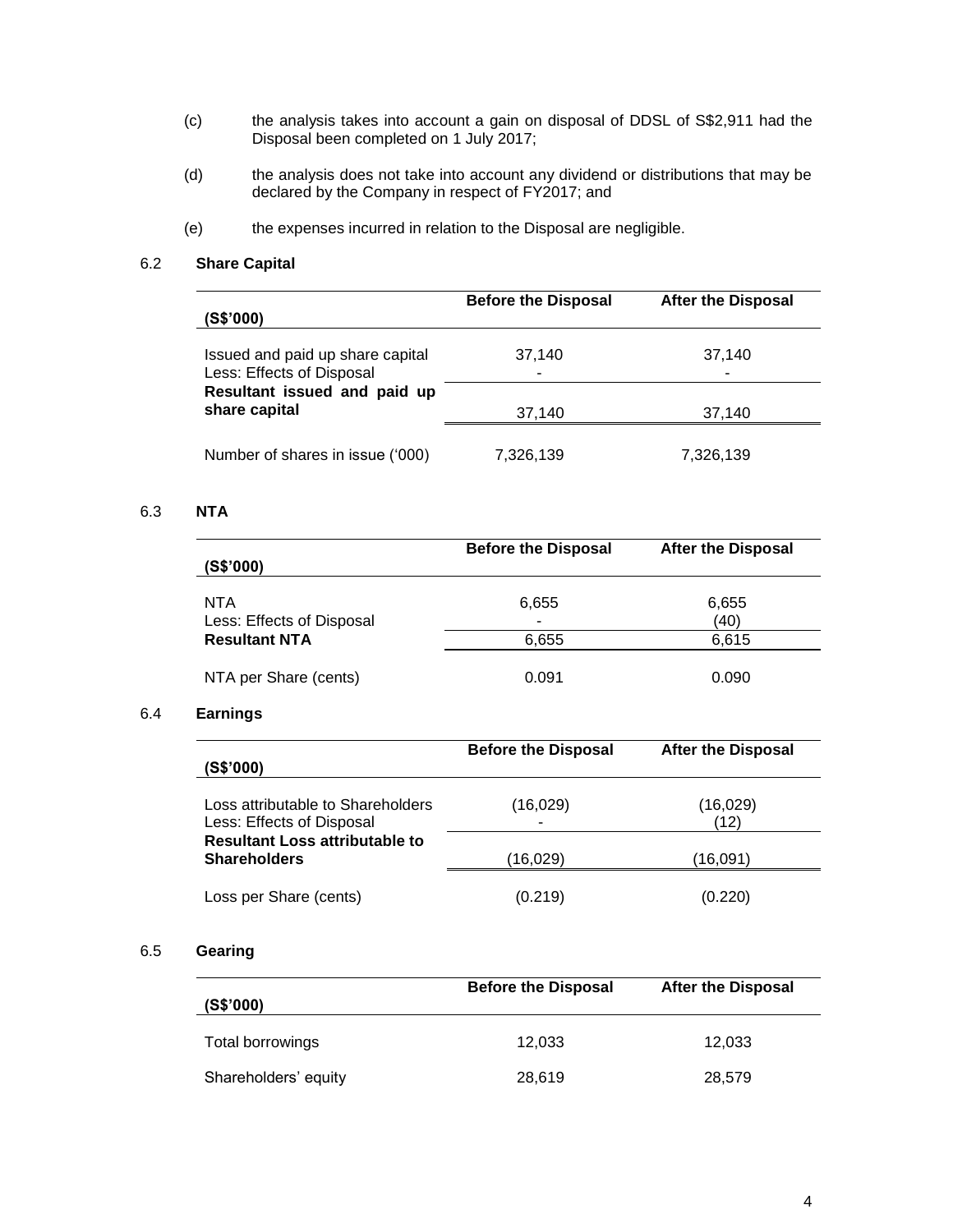**Note:**

(1) Gearing is determined based on total borrowings divided by shareholders' equity.

#### **7. INTERESTS OF DIRECTORS, CONTROLLING SHAREHOLDERS AND SUBSTANTIAL SHAREHOLDERS**

Save for their respective interests in the issued shares in the capital of the Company (as the case may be), none of the Directors, controlling shareholders or substantial shareholders of the Company has any interest, direct, or indirect in the Disposal.

### **8. DIRECTORS' SERVICE CONTRACTS**

There are no persons who are proposed to be appointed as a Director in connection with the Disposal. Accordingly, no service contract is proposed to be entered into between the Company and any such person.

### **9. DOCUMENTS AVAILABLE FOR INSPECTION**

A copy of the SPA will be available for inspection during normal business hours at the Company's business office at 1001 Jalan Bukit Merah #06-11 Singapore 159455 for a period of three (3) months from the date of this announcement.

# **10. DIRECTORS' RESPONSIBILITY STATEMENT**

The Directors collectively and individually accept full responsibility for the accuracy of the information given in this announcement and confirm after making all reasonable enquiries that, to the best of their knowledge and belief, this announcement constitutes full and true disclosure of all material facts about the Disposal and the Group, and the Board is not aware of any facts the omission of which would make any statement in this announcement misleading. Where information in this announcement has been extracted from published or otherwise publicly available sources or obtained from a named source, the sole responsibility of the directors has been to ensure that such information has been accurately and correctly extracted from those sources and/or reproduced in this announcement in its proper form and context.

# **11. CAUTION IN TRADING**

Shareholders are advised to read this announcement and any further announcements by the Company carefully. Shareholders are advised to refrain from taking any action in respect of their securities in the Company which may be prejudicial to their interests, and to exercise caution when dealing in the securities of the Company. In the event of any doubt, Shareholders should consult their stockbrokers, bank managers, solicitors, accountants or other professional advisers.